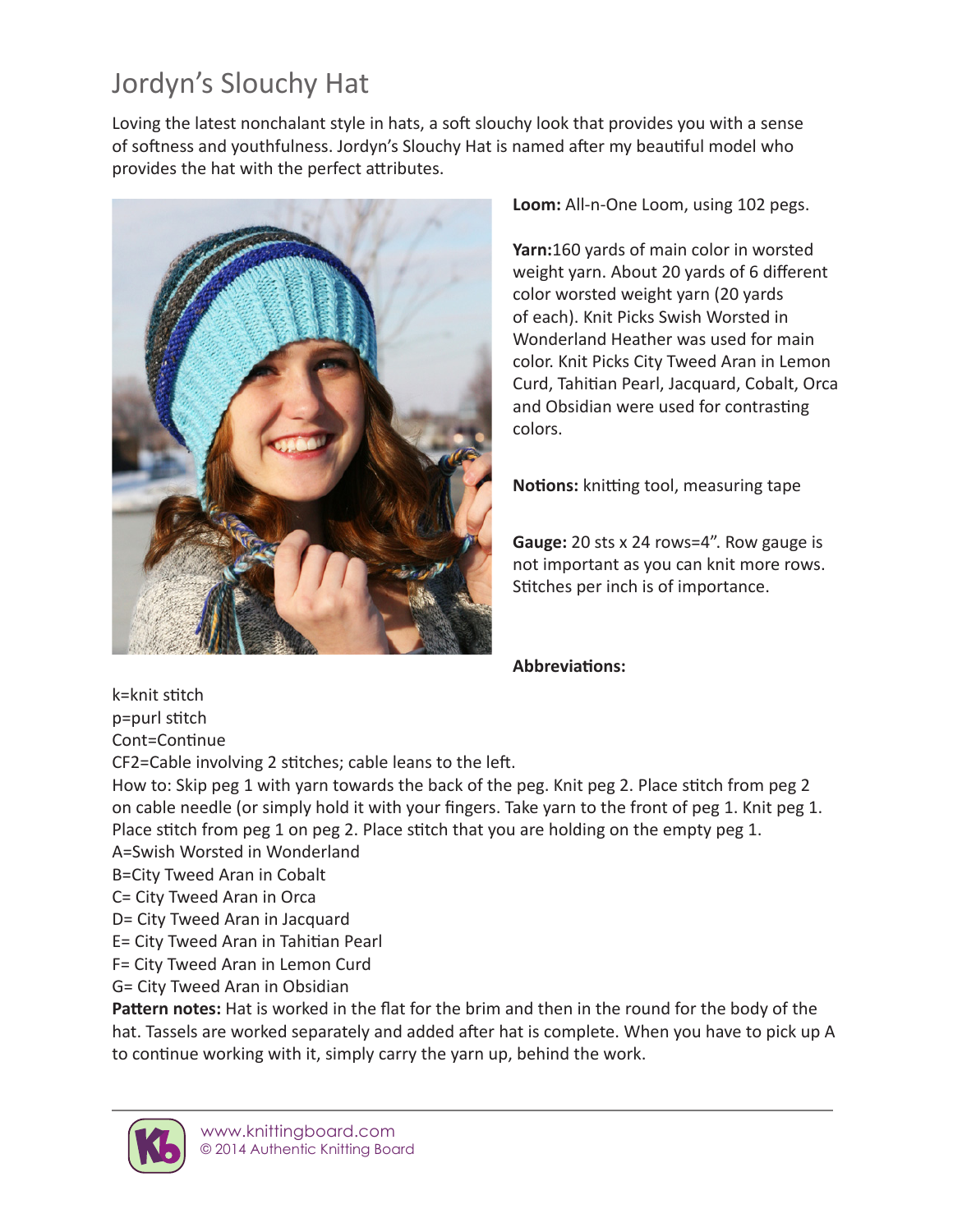## **Instructions**

Cast on should go from Right to Left direction. Using A, cast on 102 sts with the yarn over cast on, prepare to work a flat panel.

**Row 1:** \*k2, p2; rep from \* to last 2 sts, k2.

**Row 2:** As row 1.

**Row 3:** \*CF2, p2; rep from \* to last 2 sts, CF2

**Row 4:** As row 1 Rep Rows 3 and 4: 7 more times.

**Next 5 rows:** k to the end of row. Join B, do not cut A. From this point on, work in the round.

**Next round:** with B, knit to the end of the round.

**Next 4 rounds:** with B, purl to the end of round.

Cut B, cont with A.

**Next 5 rounds:** with A, k to the end of round. Join C, do not cut A.

**Next round:** with C, knit to the end of the round.

**Next 4 rounds:** with C, purl to the end of round. Cut C, cont with A.

**Next 5 rounds:** with A, k to the end of round. Join D, do not cut A.

**Next round:** with D, knit to the end of the round.

**Next 4 rounds:** with D, purl to the end of round. Cut D, cont with A.

**Next 5 rounds:** with A, k to the end of round. Join E, do not cut A.

**Next round:** with E, knit to the end of the round.

Next 4 rounds: with E, purl to the end of round. Cut E, cont with A.

**Next 5 rounds:** with A, k to the end of round. Join F, do not cut A.

**Next round:** with F, knit to the end of the round.

**Next 4 rounds:** with F, purl to the end of round. Cut F, cont with A.